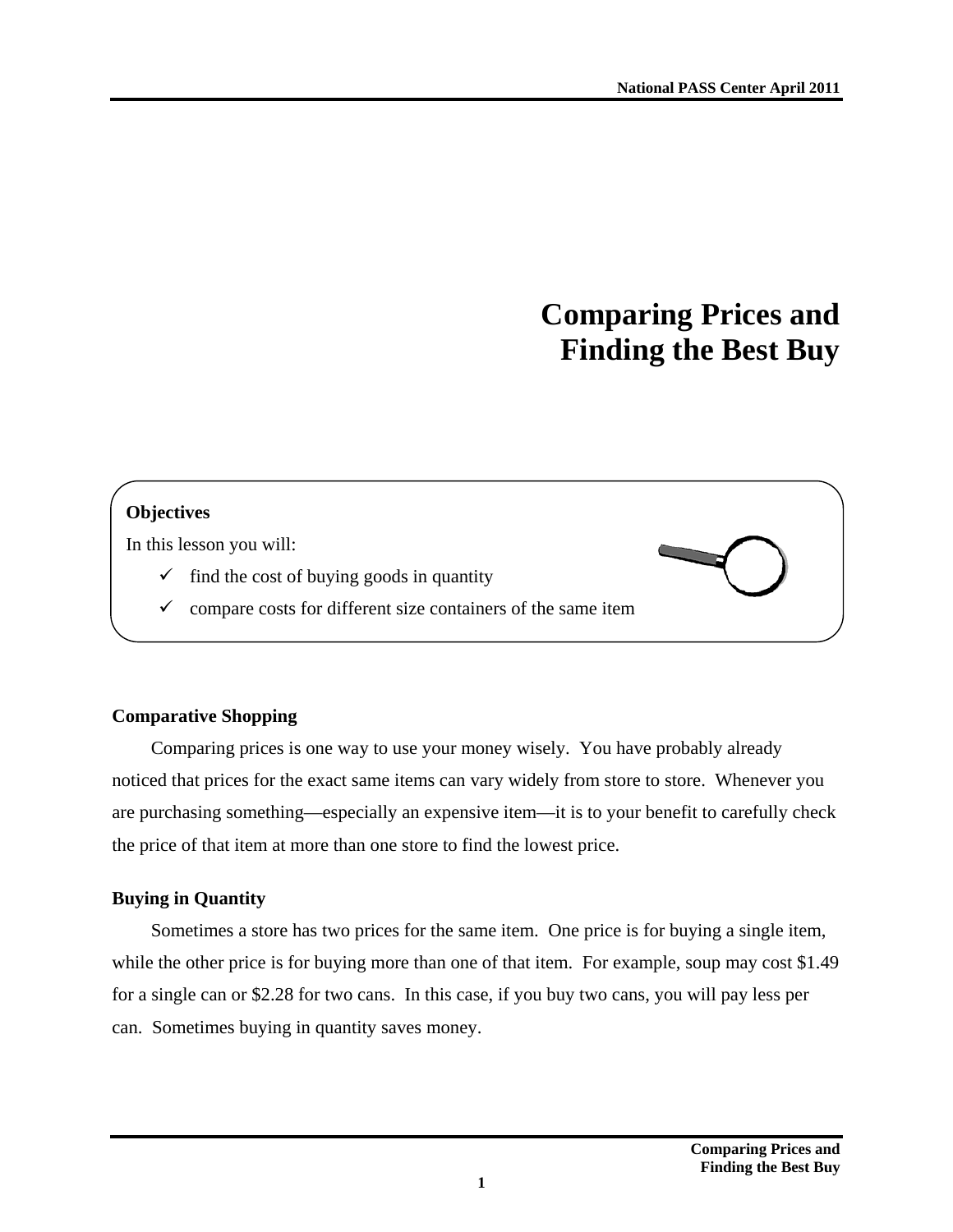## *Example 1*

*Tic tacs*® are 3 for \$1.29. If you buy 3 *tic tacs*®, how much will you pay per box?

## *Solution*

Divide the price by the number of items.  $$1.29 / 3 = $0.43$ 

You will pay \$0.43 per box of *tic tacs*®.

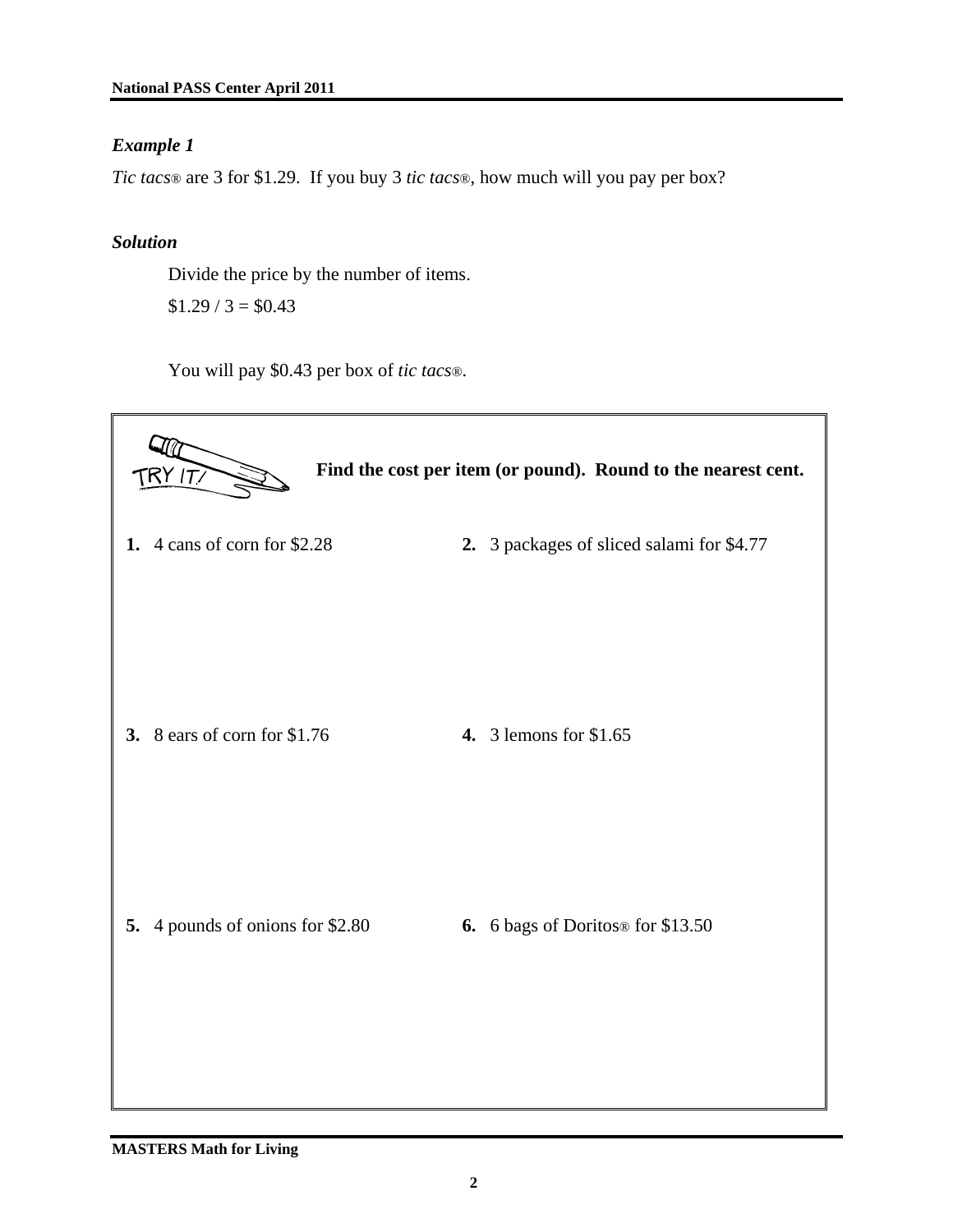# *Example 2*

*Tic tacs*® are \$0.59 a box, or on special for 3 for \$1.29. If you buy 3 boxes of *tic tacs*®, how much will you save per box?

# *Solution*

Divide the special price by the number of items.

 $$1.29 \div 3 = $0.43$ 

Subtract the special price from the price for one box.

 \$0.59  $-0.43$ \$0.16

You will save \$0.16 per box of tic tacs®.

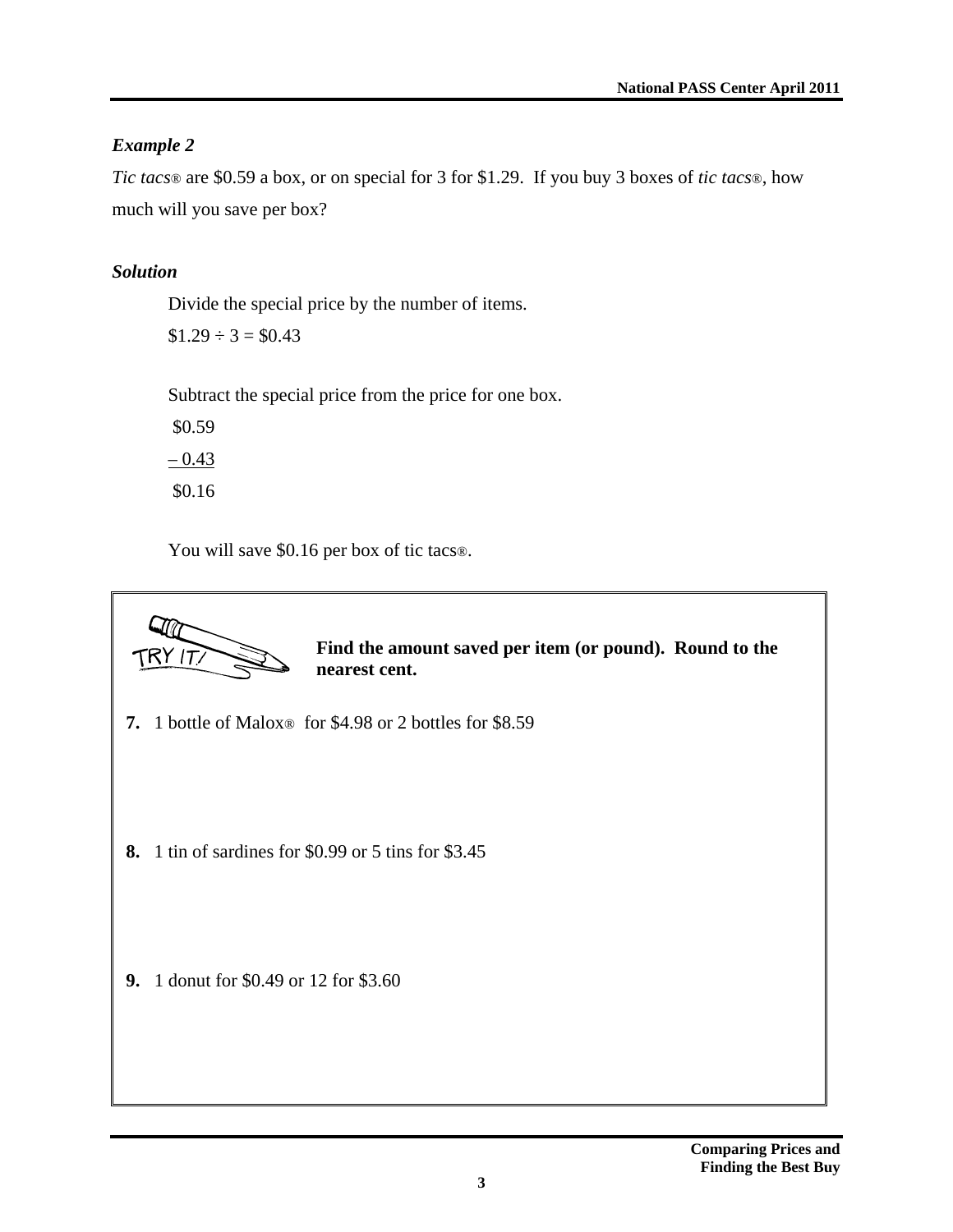**10.** 1 box of crackers for \$2.89 or 2 boxes for \$4.98

**11.** 1 pound of hamburger for \$3.29 or 5 pounds for \$13.95

**12.** 1 bag of chips for \$1.09 or 3 bags for \$2.64



# **Practice Problems: Group I**

Directions: Use a piece of scrap paper or any space available on these pages to work out the answers to these questions. Better yet, see if you can do them in your head – good practice for shopping.

| A. Find the cost per item/pound. Round to the nearest cent.   | nswer |
|---------------------------------------------------------------|-------|
| 1. 6 cans of pineapple juice for \$4.50                       |       |
| 2. 3 boxes of cookies for \$6.87                              |       |
| <b>3.</b> 5 lbs. of onions for \$1.95                         |       |
| 4. 2 packages of paper towels for \$4.98                      |       |
| <b>5.</b> 5 boxes of Hamburger Helper <sup>®</sup> for \$8.40 |       |
|                                                               |       |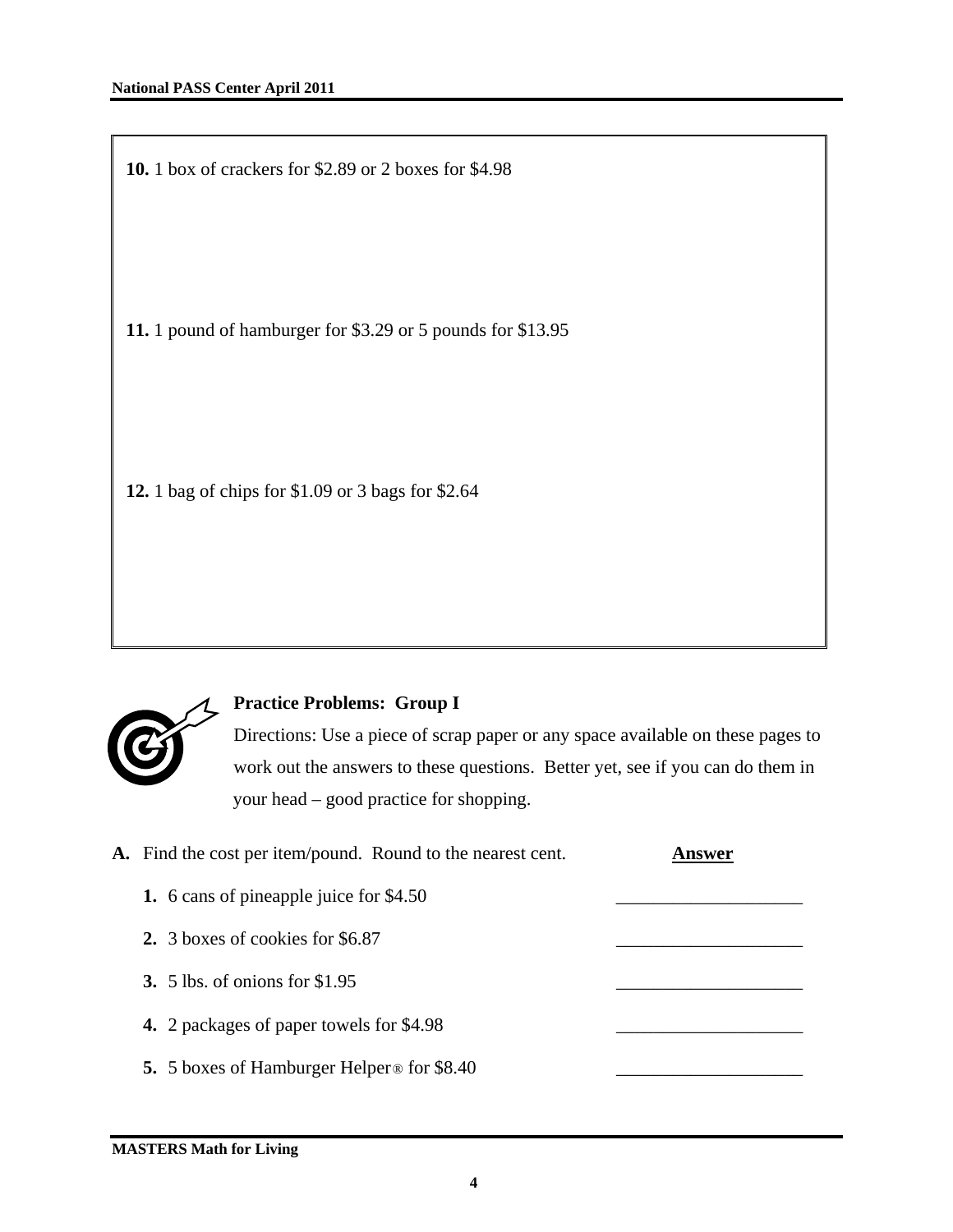| <b>B.</b> Find the amount saved per item/pound. Round to the nearest cent. | nswer |
|----------------------------------------------------------------------------|-------|
| 1. 1 box of facial tissue for $$1.79$ or 3 boxes for $$2.91$               |       |
| 2. 1 jar of olives for \$1.69 or 2 jars for \$2.48                         |       |
| 3. 1 can of creamed corn for \$0.89 or 5 cans for \$3.50                   |       |
| 4. 1 dozen eggs for $$1.29$ or 2 dozen for $$1.98$                         |       |
| 5. 1 package of cheese for \$2.55 or 3 packages for \$5.79                 |       |

#### **Comparing Different Size Containers**

Many times items are packaged in different size containers. Sometimes shoppers save money by selecting a larger container of the same item. For example, a gallon of milk often costs less by amount than a quart of milk. To find out which size container is the best buy, you will need to know the **unit price** of the contents.

#### *Example 3*

Mr. Allen wants to buy a can of peaches. Can A contains 12 ounces and costs \$1.20. Can B contains 16 ounces and costs \$1.44. Which is the better buy?

#### *Solution*

Find the price of canned peaches per ounce.

| Can A                   | Can B                   |
|-------------------------|-------------------------|
| $$1.20 \div 12 = $0.10$ | $$1.44 \div 16 = $0.09$ |

Can A sells for  $10¢$  per ounce, while can B sells for  $9¢$  per ounce. Can B is the better buy.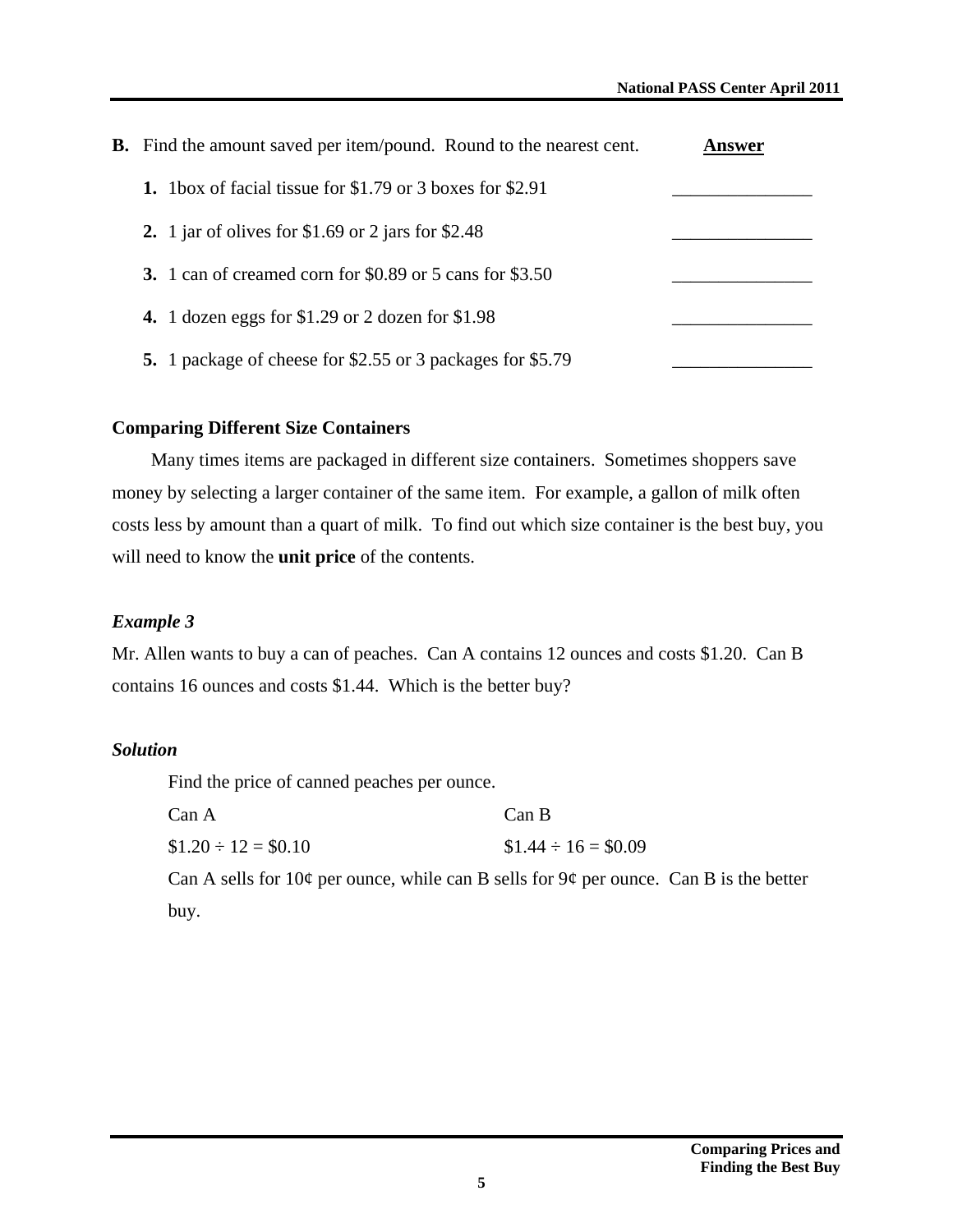

**13.** Green Tea: Box A contains 8 tea bags and costs \$1.12. Box B contains 18 tea bags and costs \$1.98.

**14.** Italian sausage: Package A is 3 pounds and costs \$5.34. Package B is 5 pounds and costs \$7.80.

**15.** Cookies: Box A is 12 ounces and costs \$1.92. Box B is 18 ounces and costs \$3.42.

**16.** Oranges: Bag A has 10 oranges and costs \$5.49. Bag B has 6 oranges and costs \$2.94.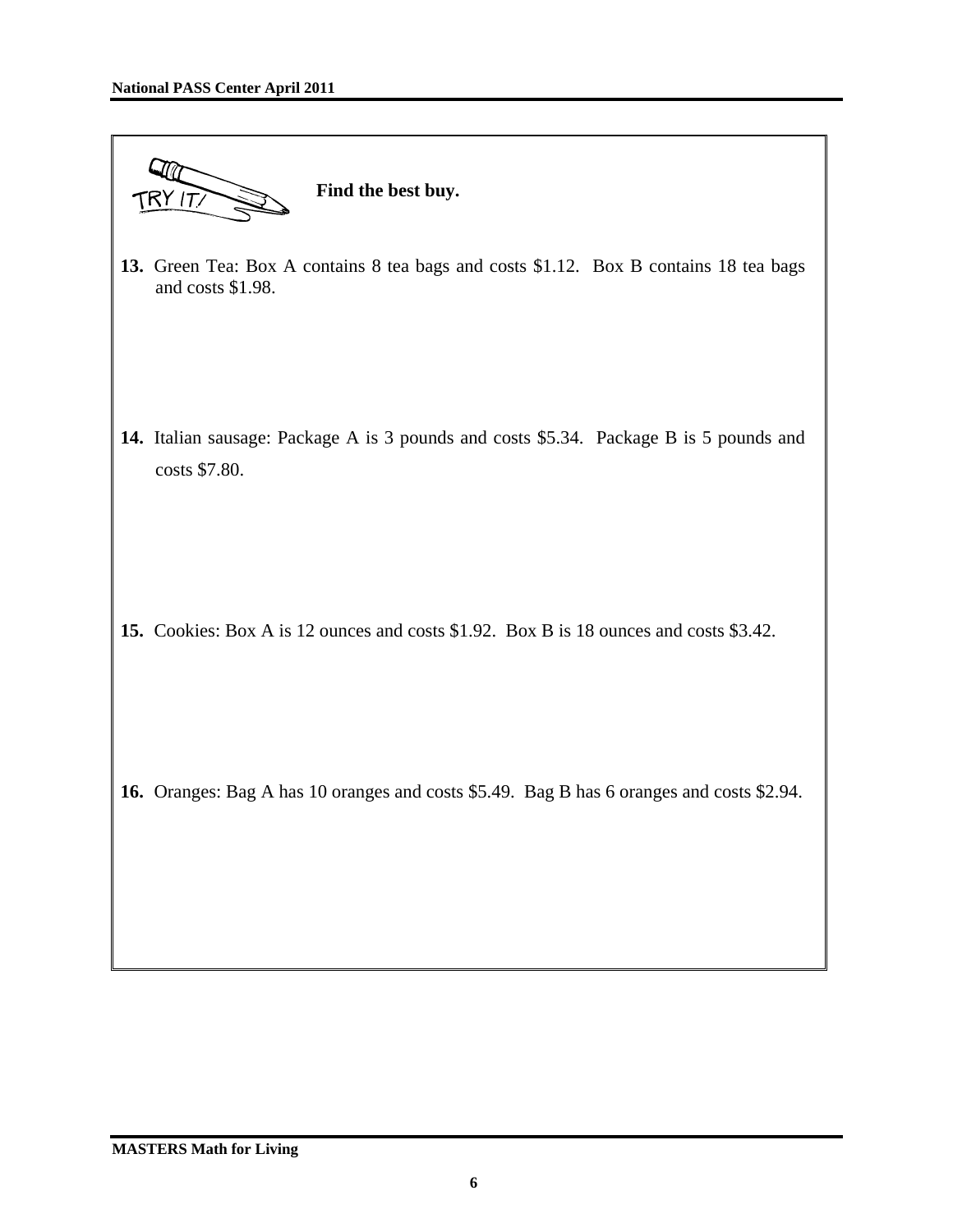Sometimes containers use different units of measure. The careful shopper must be able to convert purchases from one unit of measure to another in order to compare prices. Some common units of measure are shown below:

| $1$ dozen (dz.) = 12 items                       |         |                                            |
|--------------------------------------------------|---------|--------------------------------------------|
|                                                  |         | 1 pound (lb.) $= 16$ ounces (oz.)          |
| $1 \text{ cup}(c.)$                              | $=$ $-$ | 8 ounces (oz.) or 8 fluid ounces (fl. oz.) |
| $2 \text{ cups (c.)} = 1 \text{ pint (pt.)}$     |         |                                            |
| $2 \text{ pints (pts.)} = 1 \text{ quart (qt.)}$ |         |                                            |
|                                                  |         | $4$ quarts (qts.) $=$ 1 gallon (gal.)      |
| 1 quart $(qt)$                                   |         | $=$ 32 fluid ounces (fl. oz.)              |

# *Example 4*

A box of cereal contains 1 lb. 4 oz. of flakes. How many total ounces are in the box?

#### *Solution*

Since 1 lb = 16 oz., the box contains 16 oz. plus 4 oz. 16 oz.  $+4$  oz. 20 oz.

The box contains 20 oz. of flakes.

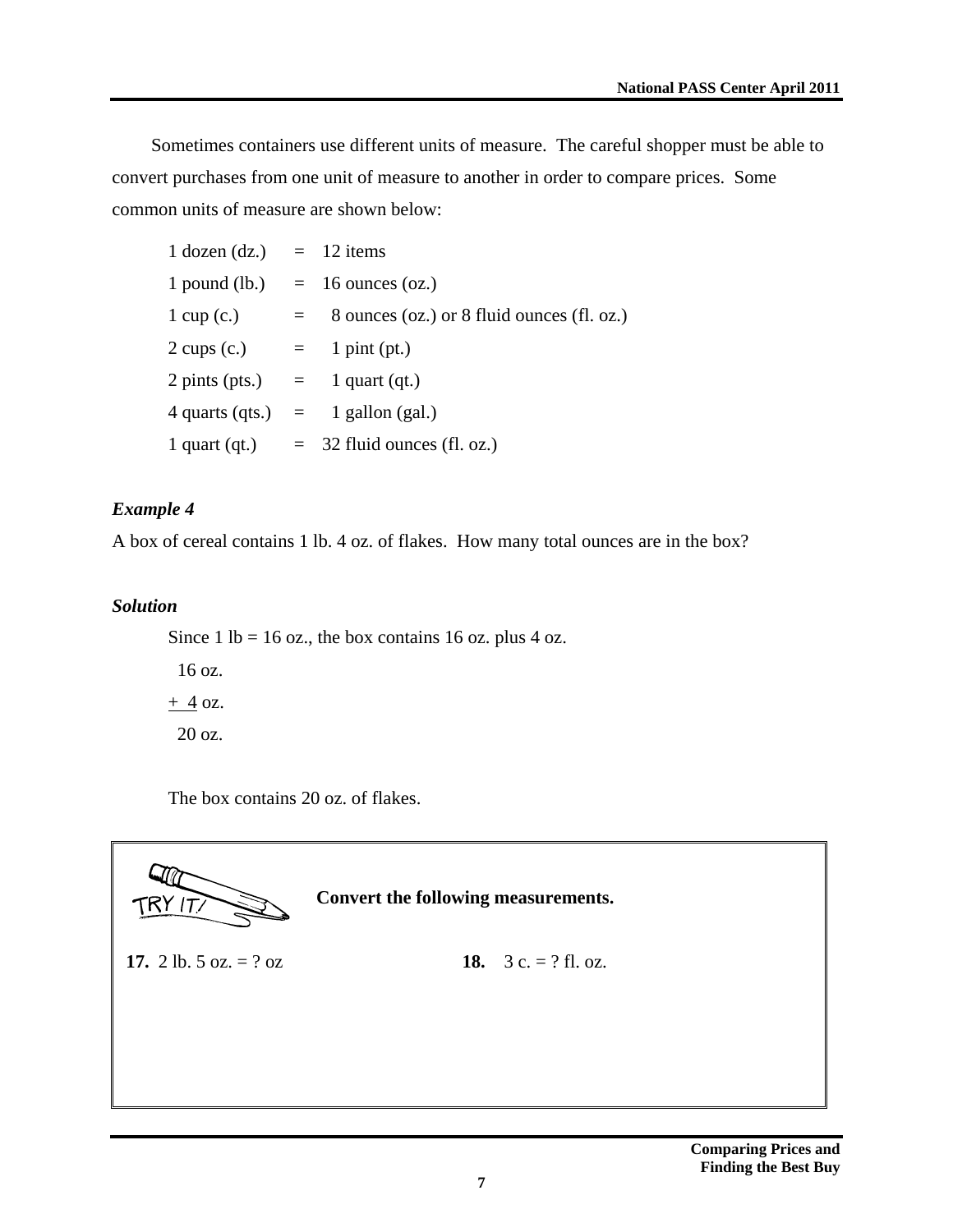| 19. 2 qt. = ? pts.                      | <b>20.</b> 4 c. = $?$ oz.  |
|-----------------------------------------|----------------------------|
|                                         |                            |
|                                         |                            |
|                                         |                            |
|                                         |                            |
| 21. $2 \text{ qt.} = ? \text{ fl. oz.}$ | <b>22.</b> 8 qts. = ? pts. |
|                                         |                            |
|                                         |                            |
|                                         |                            |
|                                         |                            |
|                                         |                            |

# *Example 5*

Mr. Allen wants to buy a jar of grape jelly. Jar A contains 1 lb. 4 oz. and sells for \$2.20. Jar B contains 2 lbs. and sells for \$2.86. Which is the better buy?

## *Solution*

Find the number of ounces in each jar.

| Jar A            | Jar B  |
|------------------|--------|
| $16 \text{ oz.}$ | 16 oz. |
| $+4$ oz.         | x 2    |
| $20 \text{ oz.}$ | 32 oz. |
|                  |        |

Find the price per ounce.

| Jar A                   | Jar B                   |
|-------------------------|-------------------------|
| $$2.20 \div 20 = $0.11$ | $$2.86 \div 32 = $0.09$ |

Jar A sells for  $11¢$  per ounce, while jar B sells for  $9¢$  per ounce. Jar B is the better buy.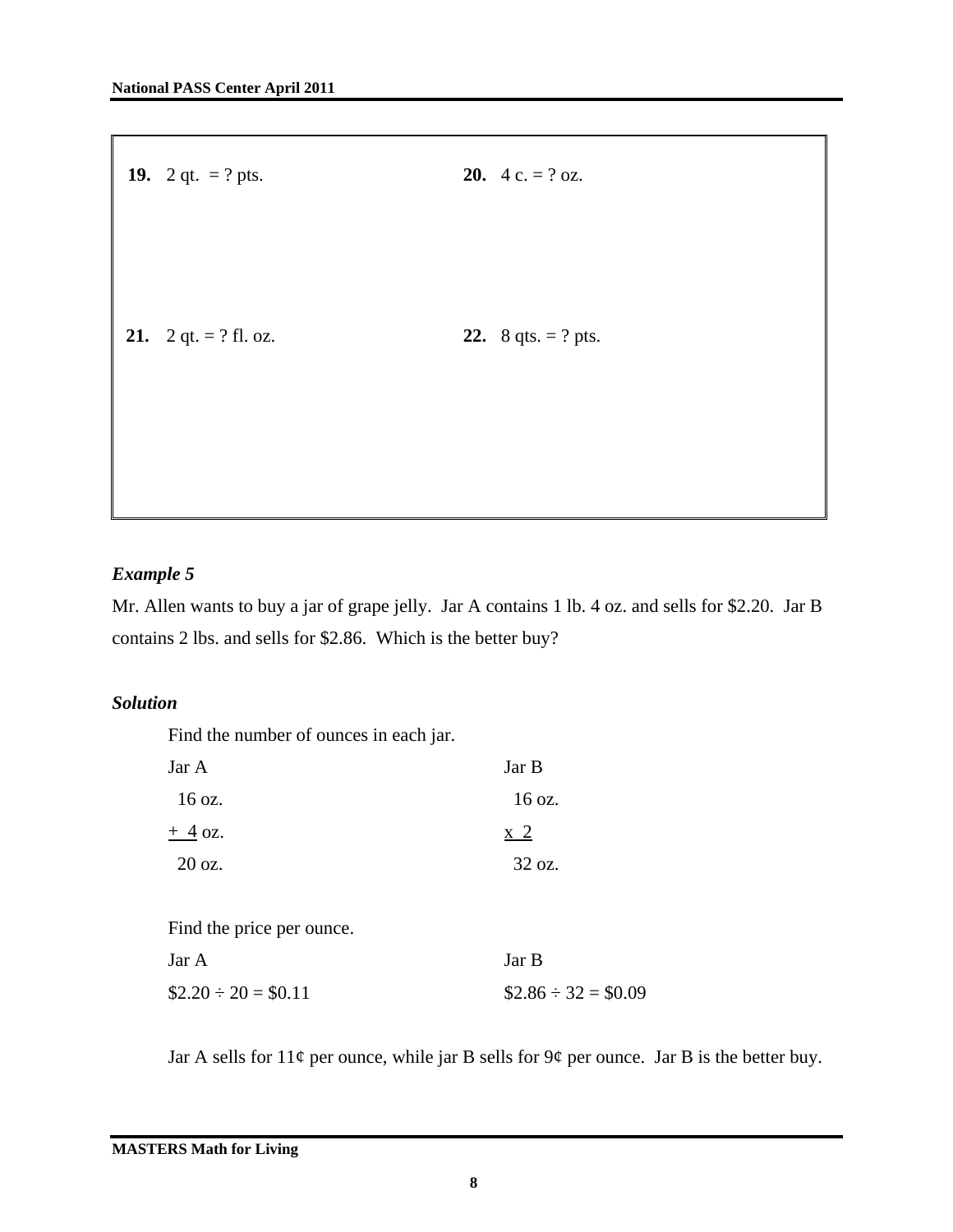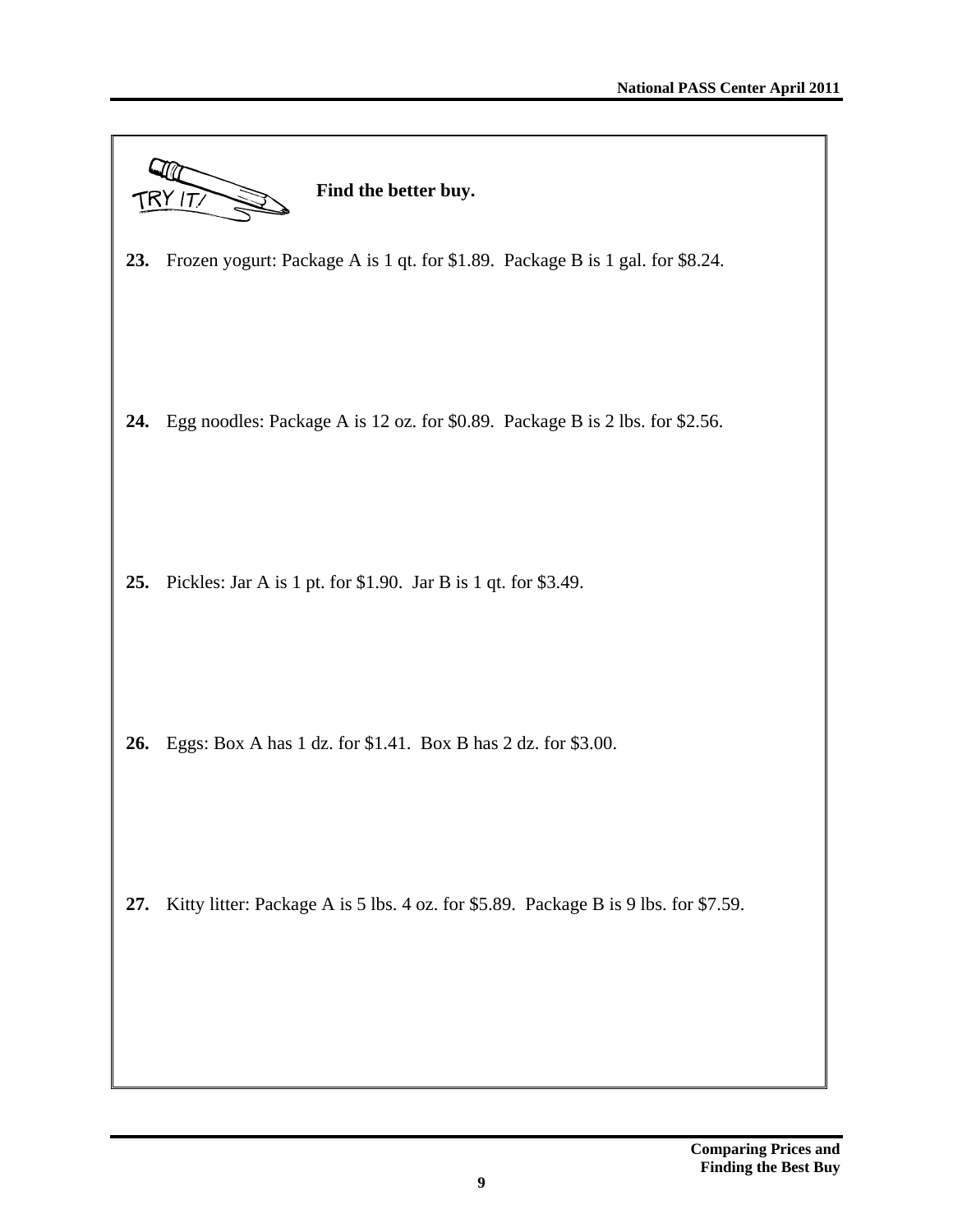You have now learned how to find the cost per ounce, or cost per pound etc. of items in a store. These are examples of unit prices. It is very important to know the unit price of the items you are buying.

Grocery store items are sold by the ounce (for instance seasonings), pound (butter), quart (milk) etc. Even though you can now find the unit price of these items, few of us take calculators to the store. For this reason, many states now have unit pricing laws. The laws tell the stores that they must tell customers how much per unit each item costs. This helps customers to select the item that is the cheapest per unit. You will find the unit price for an item as part of the tag that tells you how much the item costs. For example, suppose your favorite brand of peanut butter is available in two sizes, one jar is 18 ounces for \$1.62 and another sized jar is 12 ounces for \$1.32. Each will have a tag below the shelf showing you the price for each one. On the left side of each tag, it will also tell you how much per unit (in this case it would be ounces). The tag showing the \$1.62 price will say the unit price per ounce is \$0.09 and the tag showing the price of the 12 ounce jar will show the \$1.32 price and to the left it will say the unit price is \$0.11.

These unit pricing rules allow the customers to help decide what is the best buy. It is, however, not the only consideration when making a purchase. The customer may still choose the smaller size for various reasons. Cheaper price is only one reason. The customer may not be able to use up the larger size of an item before it becomes stale or outdated.

Earlier we indicated that buying the larger size of an item will save you money. Generally, this is true but not always. Sometimes the larger size of an item has the same unit price. Customers should be very careful and always look at the unit price to see how much they would save before deciding to buy the larger size.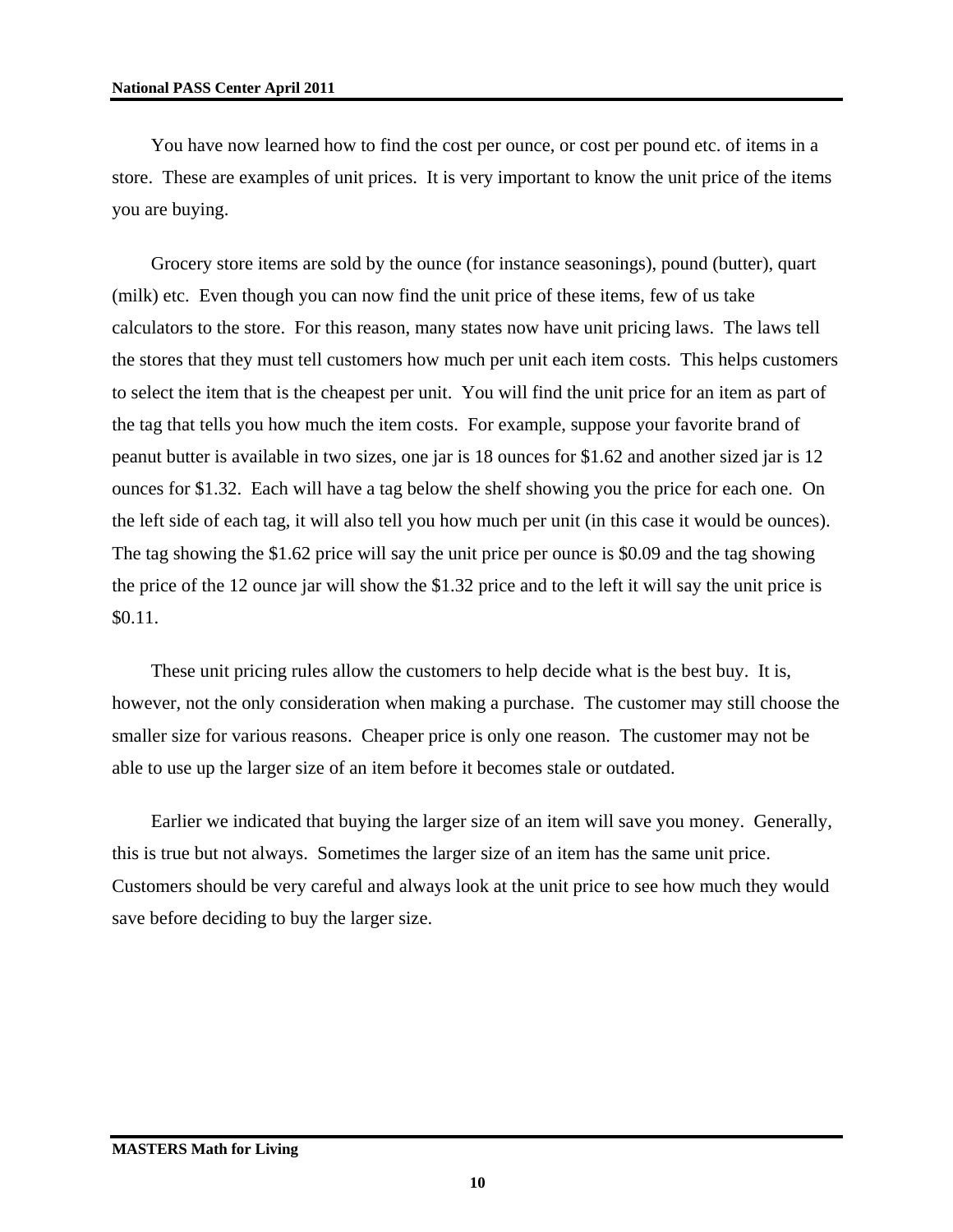

# **Practice Problems: Group II**

Directions: Use a piece of scrap paper or any space available on these pages to work out the answers to these questions. Better yet, see if you can do them in your head – good practice for shopping.

| <b>A.</b> Find the best buy.                                                                                               | Answer        |
|----------------------------------------------------------------------------------------------------------------------------|---------------|
| <b>1.</b> Cheerios <sup>®</sup> : Box A contains 12 ounces and costs \$2.28.<br>Box B contains 20 ounces and costs \$3.99. |               |
| 2. Potato chips: Bag A is 5 ounces and costs \$0.99.<br>Bag B is 11 ounces and costs \$1.79.                               |               |
| <b>3.</b> Coffee: Jar A is 9 ounces and costs \$6.39.<br>Jar B is 6 ounces and costs \$4.86.                               |               |
| <b>4.</b> Cleaner: Bottle A is 22 ounces and costs \$2.64.<br>Bottle B is 32 ounces and costs \$3.84.                      |               |
| <b>B.</b> Convert the following measurements.                                                                              | <b>Answer</b> |
| 1. 1 lb. 6 oz. $= ?$ oz.                                                                                                   |               |
| 2. $3 \text{ qt.} = ? \text{ pt.}$                                                                                         |               |
| 3. 4 gal. $= ?$ qt.                                                                                                        |               |
| 4. $3 c. = ? oz.$                                                                                                          |               |
| 5. 2 qt. $=$ ? fl. oz.                                                                                                     |               |
| C. Find the best buy.                                                                                                      | <b>Answer</b> |
| <b>1.</b> Eggs: Carton A has 1 dz. for \$1.68.<br>Carton B has 18 eggs for \$2.16.                                         |               |
| 2. Cream cheese: Package A is 6 oz. for \$1.59.<br>Package B is 1 pt. for \$2.00.                                          |               |
| <b>3.</b> Milk: Carton A is 1 gal. for \$3.29.<br>Carton B is $1$ qt. for \$1.25.                                          |               |
| <b>4.</b> Hair spray: Bottle A is 12 fl. oz. for \$3.06.<br>Bottle B is 1 qt. for $$5.59$ .                                |               |
| <b>5.</b> Vinegar: Bottle A is 1 pt. for \$1.79.<br>Bottle B is 24 oz. for \$2.95.                                         |               |